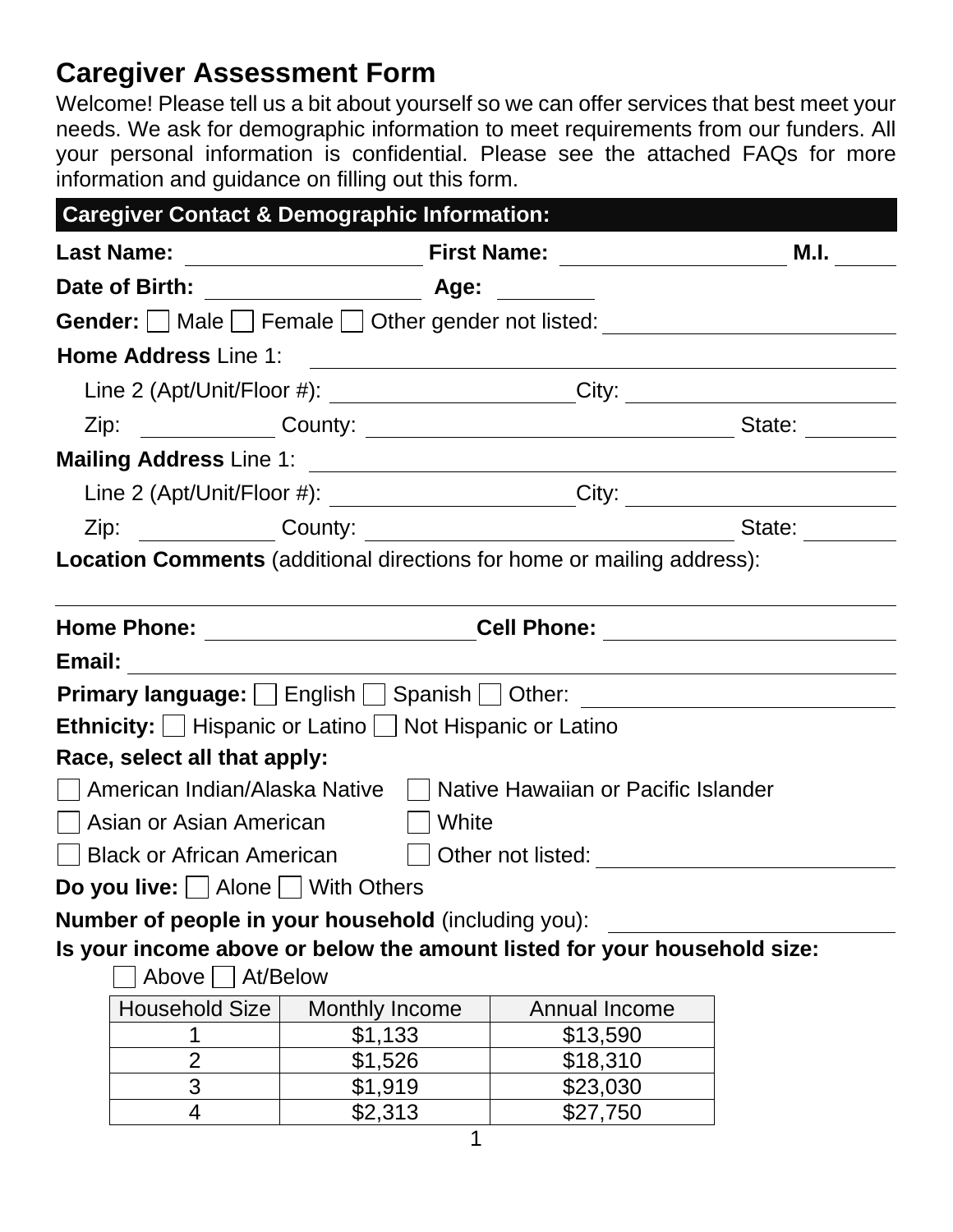For each additional person, add \$4,540 to annual income

#### **Care Recipient(s) Information:**

|                          | Please provide information for each individual care recipient you care for. If the care<br>recipient is an adult (18+), please also complete an In-Home Assessment Form. |
|--------------------------|--------------------------------------------------------------------------------------------------------------------------------------------------------------------------|
| <b>Care Recipient 1:</b> |                                                                                                                                                                          |
| <b>First Name:</b>       |                                                                                                                                                                          |
|                          |                                                                                                                                                                          |
| Date of Birth:           | $\overline{\phantom{a}}$ Age: $\overline{\phantom{a}}$                                                                                                                   |
|                          | Lives with caregiver? $\Box$ Yes $\Box$ No (if no, please provide their home address)                                                                                    |
| Home Address Line 1:     |                                                                                                                                                                          |
|                          | Line 2 (Apt/Unit/Floor #): ________________________City: _______________________                                                                                         |
|                          | State:                                                                                                                                                                   |
| <b>Care Recipient 2:</b> |                                                                                                                                                                          |
| <b>First Name:</b>       | Last Name:                                                                                                                                                               |
|                          |                                                                                                                                                                          |
| Date of Birth:           | <u>and the state of the state of the state of the state of the state of the state of the state of the state of th</u>                                                    |
|                          | Lives with caregiver? $\Box$ Yes $\Box$ No (if no, please provide their home address)                                                                                    |
| Home Address Line 1:     |                                                                                                                                                                          |
|                          | Line 2 (Apt/Unit/Floor #): __________________________City: _____________________                                                                                         |
|                          | State:                                                                                                                                                                   |
| <b>Care Recipient 3:</b> |                                                                                                                                                                          |
| <b>First Name:</b>       |                                                                                                                                                                          |
|                          |                                                                                                                                                                          |
| Date of Birth:           |                                                                                                                                                                          |
|                          | Lives with caregiver? $\Box$ Yes $\Box$ No (if no, please provide their home address)                                                                                    |
| Home Address Line 1:     |                                                                                                                                                                          |
|                          | Line 2 (Apt/Unit/Floor #): _______________________City: ________________________                                                                                         |
|                          | Zip: County: County: State: State:                                                                                                                                       |
| <b>Care Recipient 4:</b> |                                                                                                                                                                          |
|                          |                                                                                                                                                                          |
|                          |                                                                                                                                                                          |
| Date of Birth:           |                                                                                                                                                                          |
|                          | Lives with caregiver? $\Box$ Yes $\Box$ No (if no, please provide their home address)                                                                                    |
| Home Address Line 1:     |                                                                                                                                                                          |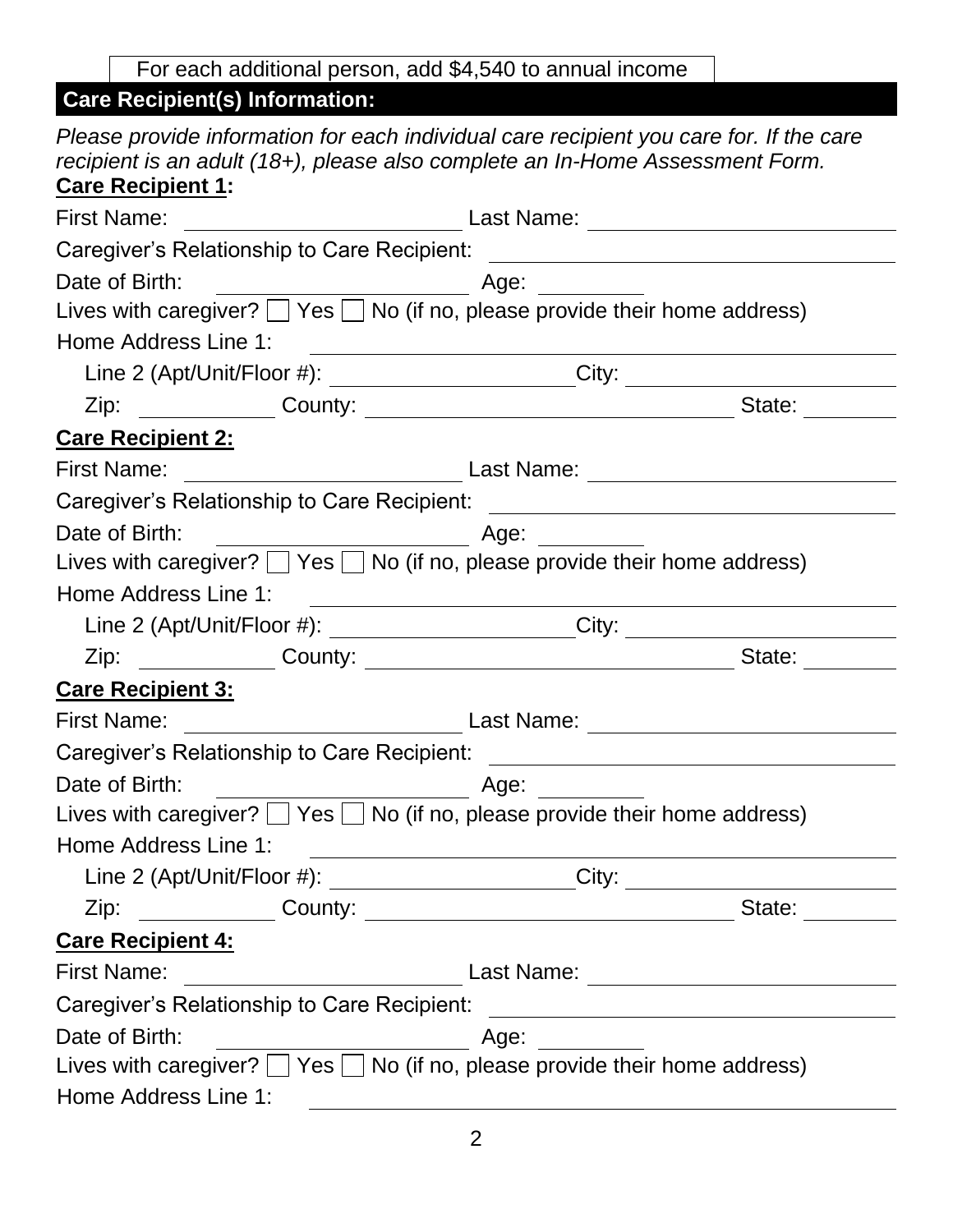| Line 2 (Apt/Unit/Floor #):                                                                                                                                                                                                                                                                                                                                                                           |                     | City:                    |                                                                                                                                            |  |
|------------------------------------------------------------------------------------------------------------------------------------------------------------------------------------------------------------------------------------------------------------------------------------------------------------------------------------------------------------------------------------------------------|---------------------|--------------------------|--------------------------------------------------------------------------------------------------------------------------------------------|--|
| Zip:                                                                                                                                                                                                                                                                                                                                                                                                 | County:             |                          | State:                                                                                                                                     |  |
| <b>Caregiver Additional Information:</b>                                                                                                                                                                                                                                                                                                                                                             |                     |                          |                                                                                                                                            |  |
| Are you getting help from anyone with your caregiver duties? $\Box$ Yes $\Box$ No<br>If yes, please explain:                                                                                                                                                                                                                                                                                         |                     |                          |                                                                                                                                            |  |
| Counseling<br>Information about services $\vert \ \vert$ In-home sitter<br>Personal care<br>Other (please explain): example and the control of the control of the control of the control of the control of the control of the control of the control of the control of the control of the control of the control of the co                                                                           | Day care            | Supplemental services    | What caregiving issues are you are struggling with/what supports do you need?<br>Education/training<br>Overnight respite<br>Support groups |  |
| Are you a grandparent raising grandchildren? $\Box$ Yes $\Box$<br>l No<br>Are you working:<br>  Full-time   Fart-time   Retired   Volunteering   Seeking employment   No<br><b>Marital Status:</b><br>Are you visually impaired (can't be corrected with glasses)? $\Box$ Yes $\Box$ No<br><b>Health Insurance</b> (select all that apply): $\Box$ Medicaid $\Box$ Medicare $\Box$ Other $\Box$ None |                     |                          |                                                                                                                                            |  |
| <b>Caregiver's Relationship to Care Recipient:</b>                                                                                                                                                                                                                                                                                                                                                   |                     |                          |                                                                                                                                            |  |
| Husband<br>Son/Son-in-Law<br><b>Brother</b><br><b>Other Relative:</b><br>Non-Relative:                                                                                                                                                                                                                                                                                                               | Wife<br>Grandparent | Daughter/Daughter-in-law | <b>Domestic Partner</b><br><b>Sister</b><br>Parent                                                                                         |  |
| <b>Interest in Other Services:</b>                                                                                                                                                                                                                                                                                                                                                                   |                     |                          |                                                                                                                                            |  |
| Are you interested in learning about nutrition and a healthy diet? $\Box$<br>l No<br>Yes <sub>1</sub><br>Would you like to hear about other caregiver services?   Yes<br>∣No<br>If yes, how can we contact you? $\Box$ Email $\Box$ Mail $\Box$ Phone<br>What services are you interested in?                                                                                                        |                     |                          |                                                                                                                                            |  |

3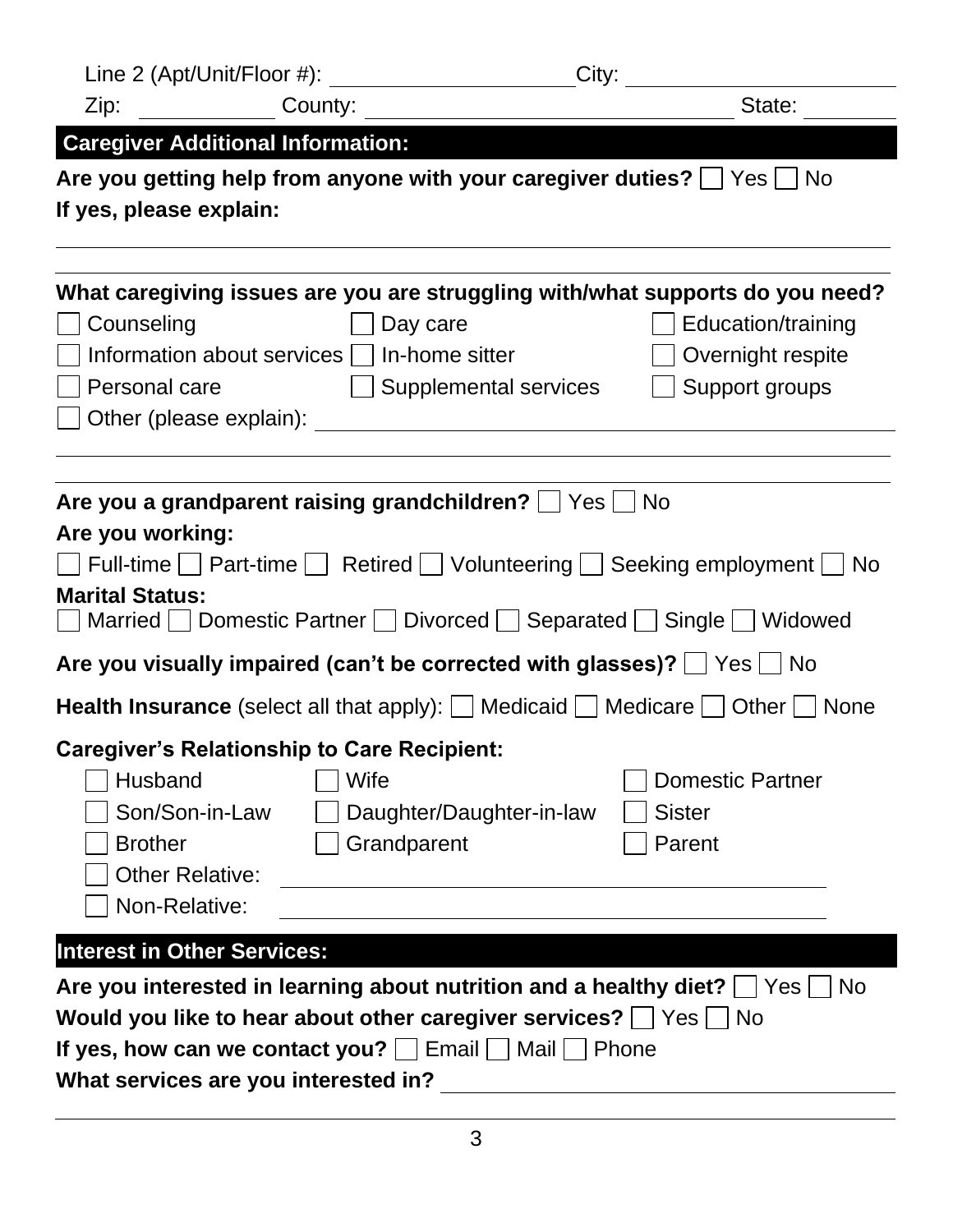## **Disclosures and Waivers**

*I have been informed of the policies regarding voluntary contributions, complaint procedures and appeal rights. I am aware that in order to receive requested services, it may be necessary to share information with other departments or service provider and I herewith give my consent to do so.* 

| Signature: | Date: |
|------------|-------|
|------------|-------|

#### *For Office Use Only –*

*(If filled out by assessor or via phone, please have assessor check here and sign below*  $\Box$ ) Filled Out By: **Date:** Date:

informal arrangement

Caregiver Services Eligibility Criteria

who is at least 55 years old living with the child, and identified as the primary caregiver through a legal or

| <b>Family Caregiver of an Older Adult</b>                         | <b>Care Recipient</b>                             |
|-------------------------------------------------------------------|---------------------------------------------------|
| $\vert$ $\vert$ An adult (18 years of age or older) family member | An older individual (60 years of age or older) or |
| or another individual (e.g., friend or neighbor) who is           | An individual (of any age) with Alzheimer's       |
| an informal (i.e., unpaid) provider of in-home or                 | disease or related disorder with neurological and |
| community care to the Care Recipient                              | organic brain dysfunction                         |
| <b>Older Relative Caregiver/Grandparent of a Child</b>            | <b>Care Recipient</b>                             |
| $\Box$ A grandparent, step-grandparent, or other older            | A child (less than 18 years old) or               |
| relative of the child by blood, marriage, or adoption             | An individual (of any age) with a disability      |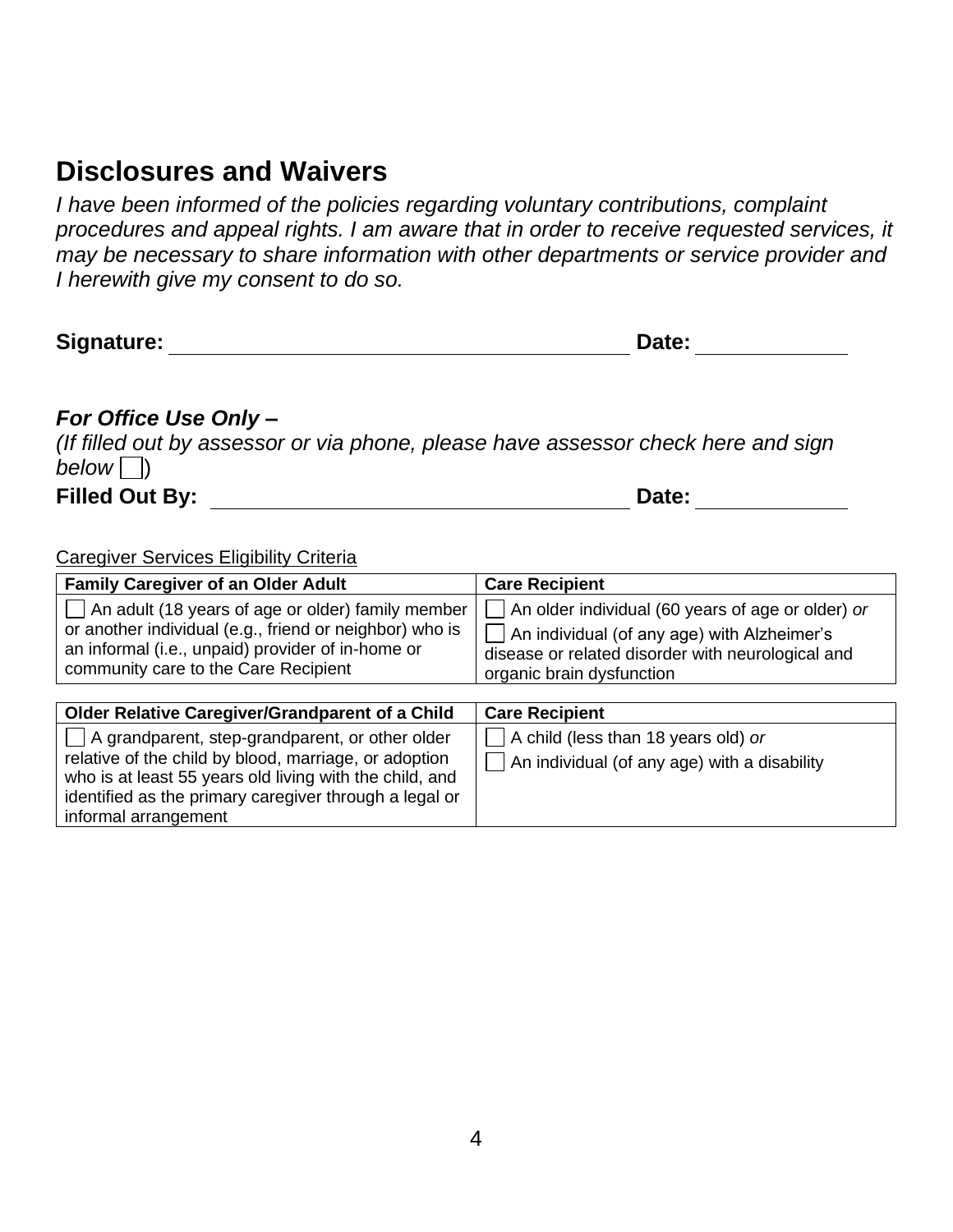# **Client Information and FAQs Sheet**

We are so glad you found us! Please keep this information for your records.

## **Provider and Area Agency on Aging Information:**

**Your local Area Agency on Aging:** *Upper Arkansas Area Agency on Aging*

## **What is an Area Agency on Aging?**

We're glad you asked! The Area Agency on Aging (AAA) is a regional agency that is designated by the state to administer federal, state, and local funding to meet the needs of older adults in their community. The AAA provides programs and services to older adults and caregivers directly and through contracts with community provider agencies. AAAs also serve as advocates for older adults.

### **Service Information:**

The service you are requesting is funded through the Older Americans Act (OAA) and/or Older Coloradans Act (OCA) funding. This federal and state funding helps older adults, 60+, remain in their homes and communities of choice. Requests for services are processed as funds allow. We can provide you with referrals to other resources in your area, but we will not reach out to them without your permission.

## **What is the purpose of this form?**

We ask you to fill-in this form for several reasons:

- To help us learn about you so we can offer services that best meet your needs
- To help us understand the needs of older adults in our community
- To help us show the need for funding our programs
- To help us meet reporting requirements from our funders

Taxpayer money funds these programs. We must prove that the funding only serves eligible clients and targets older adults and caregivers most in need of services. This paperwork helps us meet that level of accountability.

Income information is not used to determine your eligibility for services. Income and other demographic information (e.g. gender, race, ethnicity) are collected for anonymous demographic reporting purposes. None of your personal information, such as your name or date of birth is disclosed in reporting. You have the right to refuse to provide any of the information requested on the form.

#### **What happens with my information?**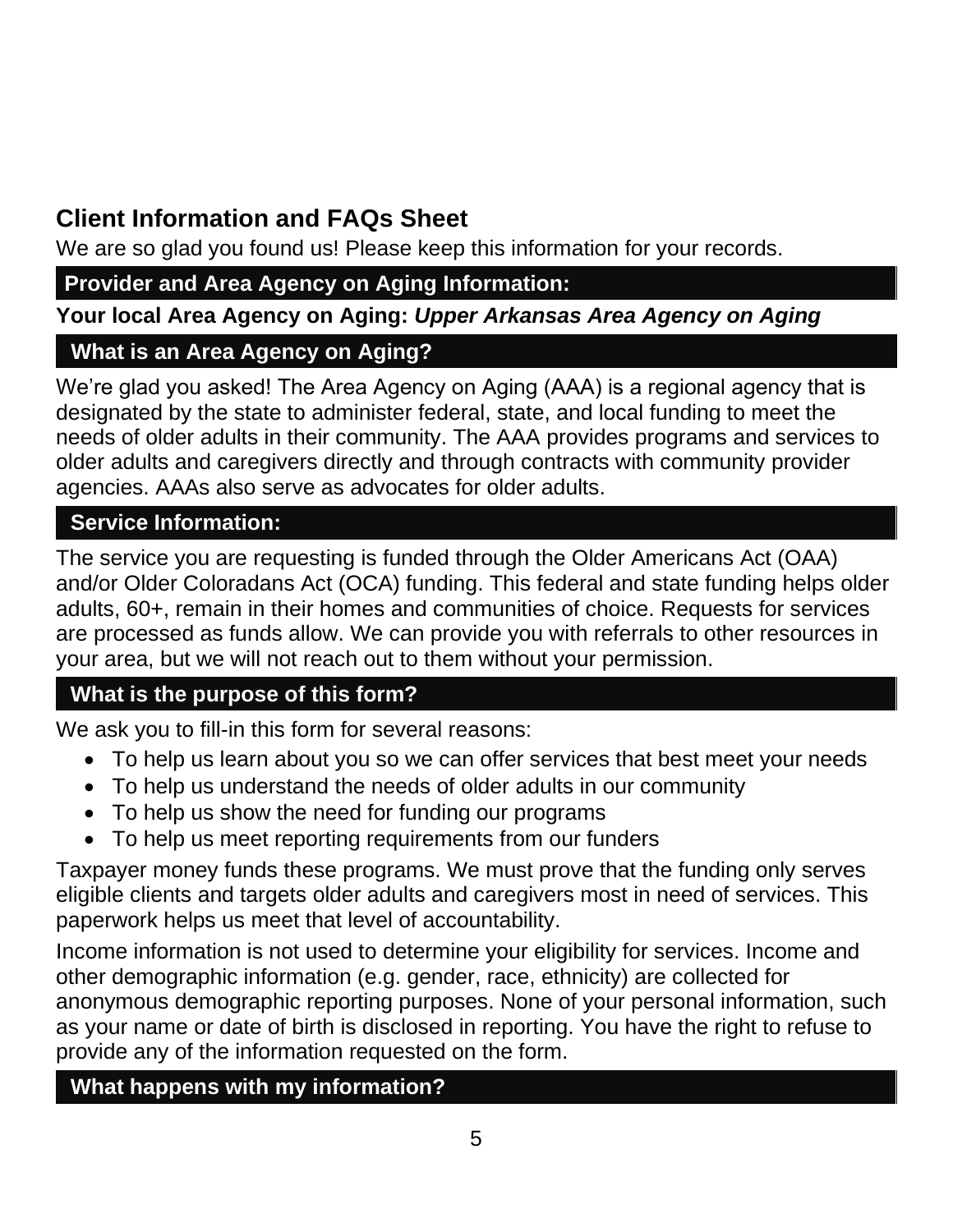We enter your information into a secure state database. As you receive services, we record the services you received in the database. This helps us prove how we spent the funding. The database is secured to the standards outlined in Health Insurance Portability and Accountability Act (HIPAA) and Health Information Technology for Economic and Clinical Health Act (HITECH). This means your data remains safe and confidential.

## **Will you sell my information?**

No. We will never sell your information.

#### **How do I provide feedback?**

We love hearing how we can improve. Contact your service provider or your local Area Agency on Aging at **719-539-3341** or **tom.mcconaghy@uaacog.com.** Because we value your input, we may at times send you a survey to ask for your feedback.

### **How do I file a complaint, grievance, or appeal?**

Complaint/Grievance/Appeal Procedure:

You have the right to file a complaint or grievance with the organization asking you to fill out this form. If you are not satisfied with the organization's decision, you can appeal the decision to your local Area Agency on Aging (AAA), and/or the State Unit on Aging (SUA). The complete Complaint/Grievance/Appeal Procedures are available upon request by contacting your local AAA and/or the SUA as follows:

**Upper Arkansas Area Agency on Aging 139 E 3rd St Salida, CO 81201 719-539-3341 Tom.mcconaghy@uaacog.com**

**Colorado Department of Human Services, State Unit on Aging** 1575 Sherman Street, 10<sup>th</sup> Floor Denver, CO 80203 303.866.2800

#### **Can I make a donation?**

We accept donations and gifts to contribute towards the cost of services and to support our efforts. Every dollar we receive goes back into the programs and services. Donations are voluntary and are not required to receive services.

#### You can send to donations to **UAACOG, 139 E 3rd St, Salida, CO 81201**

#### **What other resources are available?**

Feel free to reach out to your Area Agency on Aging to get more information about the services available in your region. We love to help!

**Services available in our region include:** *Financial aid for dental and vision procedures, in home safety related repairs, meals on wheel, congregate meals, in home assistance, respite services, and legal services.*